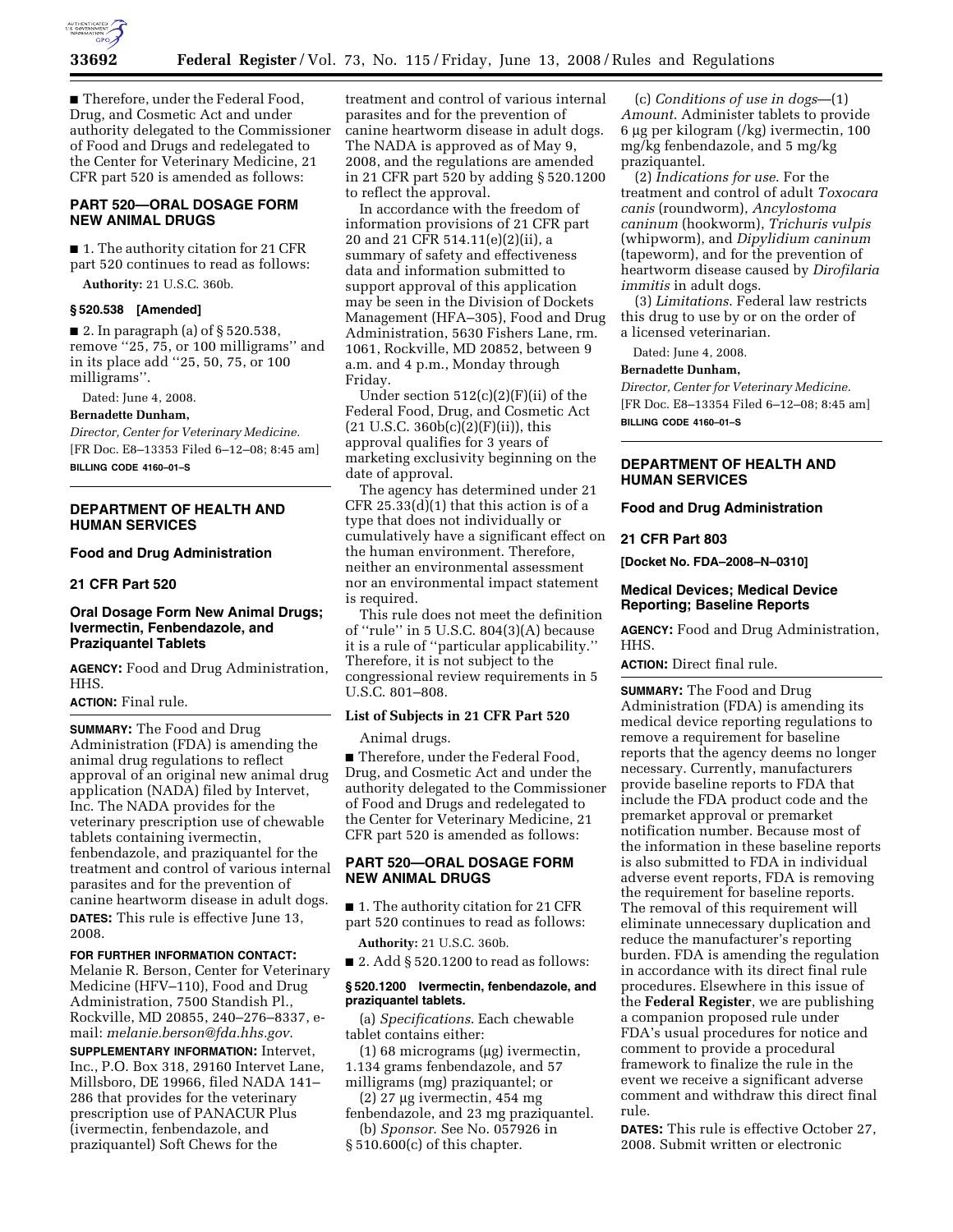comments by August 27, 2008. If we receive no significant adverse comments within the specified comment period, we intend to publish a document confirming the effective date of the final rule in the **Federal Register** within 30 days after the comment period on this direct final rule ends. If we receive any timely significant adverse comment, we will withdraw this final rule in part or in whole by publication of a document in the **Federal Register** within 30 days after the comment period ends.

**ADDRESSES:** You may submit comments, identified by Docket No. FDA–2008–N– 0310, by any of the following methods: *Electronic Submissions* 

Submit electronic comments in the following way:

• Federal eRulemaking Portal: *http:// www.regulations.gov*. Follow the instructions for submitting comments. *Written Submissions* 

Submit written submissions in the following ways:

• FAX: 301–827–6870.

• Mail/Hand delivery/Courier [For paper, disk, or CD–ROM submissions]: Division of Dockets Management (HFA– 305), Food and Drug Administration, 5630 Fishers Lane, rm. 1061, Rockville, MD 20852.

To ensure more timely processing of comments, FDA is no longer accepting comments submitted to the agency by email. FDA encourages you to continue to submit electronic comments by using the Federal eRulemaking Portal, as described previously, in the **ADDRESSES** portion of this document under *Electronic Submissions*.

*Instructions*: All submissions received must include the agency name and Docket No. for this rulemaking. All comments received may be posted without change to *http:// www.regulations.gov*, including any personal information provided. For additional information on submitting comments, see section IX of this document.

*Docket*: For access to the docket to read background documents or comments received, go to *http:// www.regulations.gov* and insert the docket number, found in brackets in the heading of this document, into the ''Search'' box and follow the prompts and/or go to the Division of Dockets Management, 5630 Fishers Lane, rm. 1061, Rockville, MD 20852.

**FOR FURTHER INFORMATION CONTACT:**  Howard A. Press, Center for Devices and Radiological Health (HFZ–530), Food and Drug Administration, 1350 Piccard Dr, Rockville, MD 20850, 240–276– 3457.

**SUPPLEMENTARY INFORMATION:** 

### **I. What Is the Background of the Rule?**

In the **Federal Register** of December 11, 1995 (60 FR 63578), FDA published a final rule revising part 803 (21 CFR part 803) and requiring medical device manufacturers to submit certain reports relating to adverse events, including a requirement under § 803.55 to submit baseline reports on FDA Form 3417 or an electronic equivalent. Section 803.55 requires manufacturers to submit baseline reports when the manufacturer submits the first adverse event report under § 803.50 for a device model. In addition, § 803.55 requires annual updates of each baseline report.

The baseline report includes address information for the reporting and manufacturing site for the device, device identifiers, the basis for marketing for the device (e.g., the 510(k) number or PMA number), the FDA product code, the shelf life of the device (if applicable) and the expected life of the device, the number of devices distributed each year, and the method used to calculate that number. In the **Federal Register** of July 31, 1996 (61 FR 39868), FDA stayed the requirement for manufacturers to submit information on the number of devices distributed each year and the method used to calculate that number, because of questions raised about the feasibility of obtaining such information and the usefulness of such information once submitted to FDA.

With the requirement for these two data elements stayed, the data submitted in baseline reports largely overlapped with the data submitted in individual adverse event reports. That is, FDA had access to much of the information included in baseline reports through the individual adverse event reports submitted on the MedWatch mandatory reporting form (FDA Form 3500A). Two notable exceptions were the basis for marketing and the FDA product code, data elements that were included in the baseline reports but were not included in the FDA Form 3500A and its instructions.

The basis for marketing and the FDA product code were, however, subsequently incorporated into the FDA Form 3500A and its instructions. In the **Federal Register** of December 27, 2004 (69 FR 77256), FDA announced proposed modifications to FDA Form 3500A, which included adding an entry for the basis for marketing (PMA or 510(k) number). In the **Federal Register**  of December 7, 2005 (70 FR 72843), FDA announced that the Office of Management and Budget approved these modifications under the Paperwork Reduction Act of 1995. FDA also modified the instructions for FDA Form

3500A to state that manufacturers use the FDA product code when completing the entry for ''Common Device Name'' on FDA Form 3500A.

With the addition of these two data elements (basis for marketing and FDA product code) to FDA Form 3500A and its instructions, the information submitted in FDA Form 3500A largely replicates the information submitted in baseline reports. As a result, the agency deems the baseline reporting requirement in § 803.55 no longer necessary. The agency believes that removing § 803.55 will reduce the reporting burden for manufacturers without impairing the agency's receipt of device adverse event information.

#### **II. What Does This Direct Final Rulemaking Do?**

In this direct final rule, FDA is removing § 803.55, which requires manufacturers to submit a baseline report when they submit the first report under § 803.50 involving a device model and provide annual updates thereafter. In addition, this direct final rule makes conforming amendments to §§ 803.1(a), 803.10(c), and 803.58(b) to remove references to baseline reports and to § 803.55. Finally, this direct final rule removes the terms ''device family'' and ''shelf life'' from the definitions in § 803.3 because these terms are used only in the context of baseline reports.

# **III. What Are the Procedures for Issuing a Direct Final Rule?**

In the **Federal Register** of November 21, 1997 (62 FR 62466), FDA announced the availability of the guidance document entitled ''Guidance for FDA and Industry: Direct Final Rule Procedures" that described when and how FDA will employ direct final rulemaking. We believe that this rule is appropriate for direct final rulemaking because it is intended to make noncontroversial changes to existing regulations. We anticipate no significant adverse comment.

Consistent with FDA's procedures on direct final rulemaking, we are publishing elsewhere in this issue of the **Federal Register** a companion proposed rule that is identical to the direct final rule. The companion proposed rule provides a procedural framework within which the rule may be finalized in the event the direct final rule is withdrawn because of any significant adverse comment. The comment period for this direct final rule runs concurrently with the comment period of the companion proposed rule. Any comments received in response to the companion proposed rule will also be considered as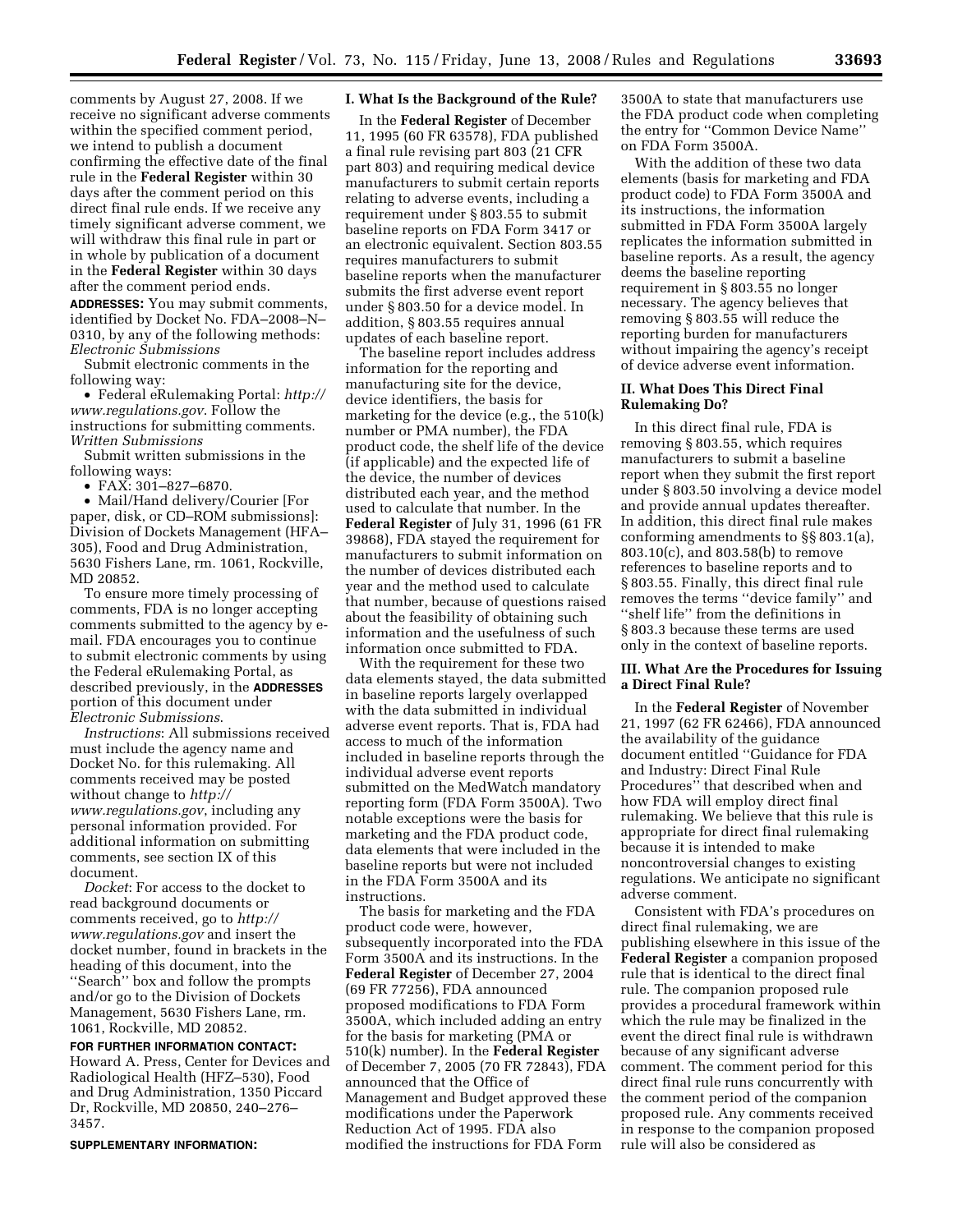comments regarding this direct final rule.

We are providing a comment period on the direct final rule of 75 days after the date of publication in the **Federal Register**. If we receive any significant adverse comment, we intend to withdraw this final rule before its effective date by publication of a notice in the **Federal Register** within 30 days after the comment period ends. A significant adverse comment is defined as a comment that explains why the rule would be inappropriate, including challenges to the rule's underlying premise or approach, or would be ineffective or unacceptable without change. In determining whether an adverse comment is significant and warrants withdrawing a direct final rulemaking, we will consider whether the comment raises an issue serious enough to warrant a substantive response in a notice-and-comment process in accordance with section 553 of the Administrative Procedure Act (APA) (5 U.S.C. 553). Comments that are frivolous, insubstantial, or outside the scope of the rule will not be considered significant or adverse under this procedure. For example, a comment recommending an additional change to the rule will not be considered a significant adverse comment, unless the comment states why the rule would be ineffective without the additional change. In addition, if a significant adverse comment applies to part of a rule and that part can be severed from the remainder of the rule, we may adopt as final those parts of the rule that are not the subject of a significant adverse comment.

If we withdraw the direct final rule, all comments received will be considered under the companion proposed rule in developing a final rule under the usual notice-and-comment procedures under the APA (5 U.S.C. 552a *et seq.*). If we receive no significant adverse comment during the specified comment period, we intend to publish a confirmation document in the **Federal Register** within 30 days after the comment period ends.

### **IV. What is the Legal Authority for This Rule?**

FDA is issuing this direct final rule under the device and general administrative provisions of the Federal Food, Drug, and Cosmetic Act (21 U.S.C. 321, 331, 351, 352, 360i, 371, and 374).

# **V. What is the Environmental Impact of This Rule?**

The agency has determined under 21 CFR 25.30(h) and (i) that this action is of a type that does not individually or

cumulatively have a significant effect on the human environment. Therefore, neither an environmental assessment nor an environmental impact statement is required.

# **VI. What is the Economic Impact of This Rule?**

FDA has examined the impacts of the final rule under Executive Order 12866, the Regulatory Flexibility Act (5 U.S.C. 601–612), and the Unfunded Mandates Reform Act of 1995 (Public Law 104–4). Executive Order 12866 directs agencies to assess all costs and benefits of available regulatory alternatives and, when regulation is necessary, to select regulatory approaches that maximize net benefits (including potential economic, environmental, public health and safety, and other advantages; distributive impacts; and equity). The agency believes that this direct final rule is not a significant regulatory action as defined by the Executive order.

The Regulatory Flexibility Act requires agencies to analyze regulatory options that would minimize any significant impact of a rule on small entities. The direct final rule amends the existing medical device reporting regulation to remove § 803.55, which requires that manufacturers submit baseline reports, and makes conforming amendments to §§ 803.1(a), 803.3, 803.10(c), and 803.58(b) to remove references to baseline reports and to § 803.55 and to remove the terms ''device family'' and ''shelf life.'' This final rule does not impose any new requirements but instead removes a reporting requirement for manufacturers that FDA deems no longer necessary. The agency certifies that the final rule will not have a significant economic impact on a substantial number of small entities.

Section 202(a) of the Unfunded Mandates Reform Act of 1995 requires that agencies prepare a written statement, which includes an assessment of anticipated costs and benefits, before proposing ''any rule that includes any Federal mandate that may result in the expenditure by State, local, and tribal governments, in the aggregate, or by the private sector, of \$100,000,000 or more (adjusted annually for inflation) in any one year.'' The current threshold after adjustment for inflation is \$127 million, using the most current (2006) Implicit Price Deflator for the Gross Domestic Product. FDA does not expect this final rule to result in any 1-year expenditure that would meet or exceed this amount.

# **VII. How Does the Paperwork Reduction Act of 1995 Apply to This Rule?**

This direct final rule contains no collection of information. Therefore, clearance by the Office of Management and Budget (OMB) under the Paperwork Reduction Act of 1995 (44 U.S.C. 3501– 3520) is not required.

# **VIII. What are the Federalism Impacts of This Rule?**

FDA has analyzed this final rule in accordance with the principles set forth in Executive Order 13132. FDA has determined that the rule does not contain policies that have substantial direct effects on the States, on the relationship between the National Government and the States, or on the distribution of power and responsibilities among the various levels of government. Accordingly, the agency has concluded that the rule does not contain policies that have federalism implications as defined in the Executive order and, consequently, a federalism summary impact statement is not required.

#### **IX. How Do You Submit Comments on This Rule?**

Interested persons may submit to the Division of Dockets Management (see **ADDRESSES**) written or electronic comments regarding this document. Submit a single copy of electronic comments or two paper copies of any mailed comments, except that individuals may submit one paper copy. Comments are to be identified with the docket number found in brackets in the heading of this document. Received comments may be seen in the Division of Dockets Management between 9 a.m. and 4 p.m., Monday through Friday.

Please note that on January 15, 2008, the FDA Web site transitioned to the Federal Dockets Management System (FDMS). FDMS is a Government-wide, electronic docket management system. Electronic comments or submissions will be accepted by FDA only through FDMS at *http://www.regulations.gov.* 

#### **List of Subjects in 21 CFR Part 803**

Imports, Medical devices, Reporting and recordkeeping requirements.

■ Therefore, under the Federal Food, Drug, and Cosmetic Act and under authority delegated to the Commissioner of Food and Drugs, 21 CFR part 803 is amended as follows:

# **PART 803—MEDICAL DEVICE REPORTING**

■ 1. The authority citation for 21 CFR part 803 continues to read as follows: